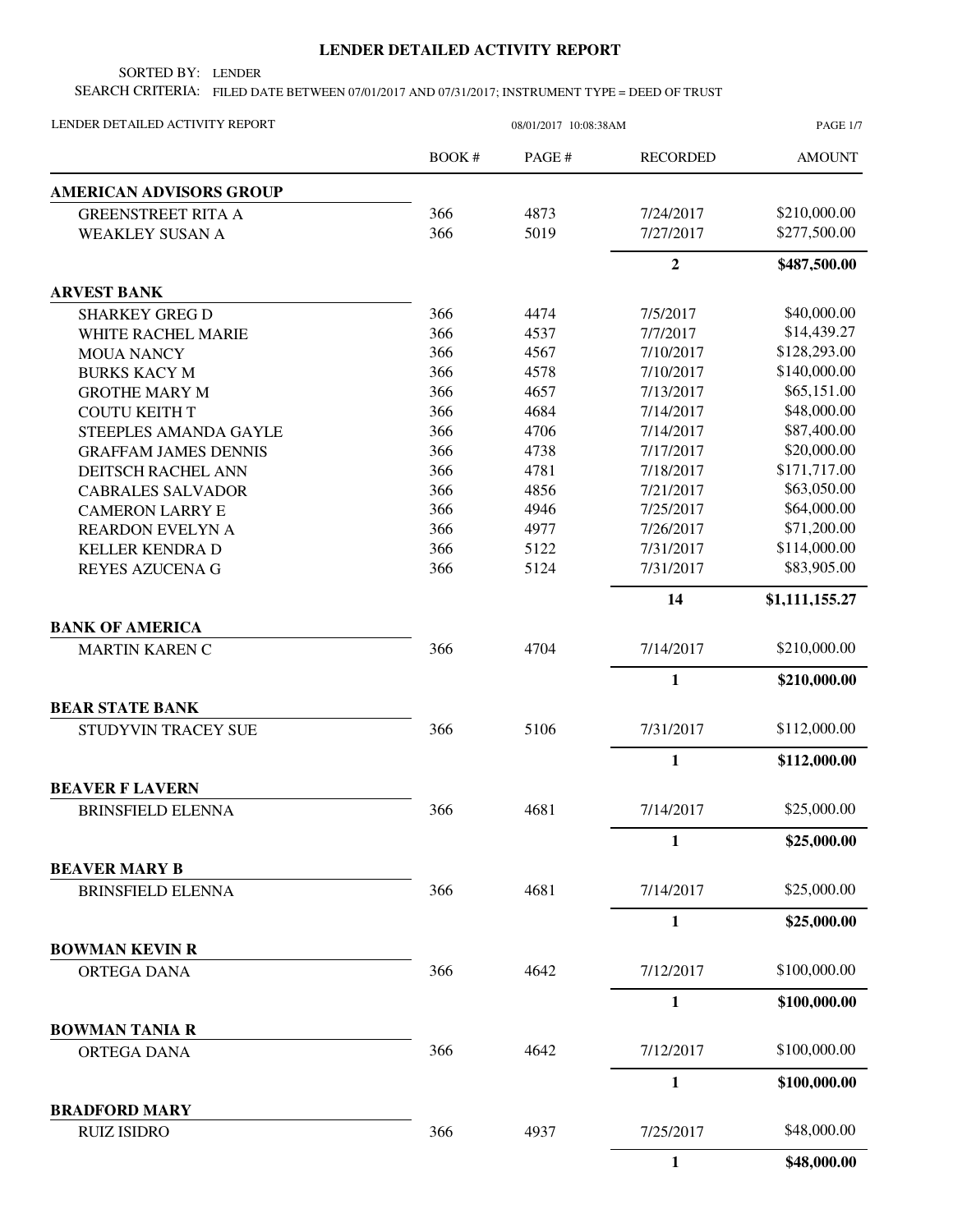| LENDER DETAILED ACTIVITY REPORT                   |              | 08/01/2017 10:08:38AM |                  | <b>PAGE 2/7</b> |
|---------------------------------------------------|--------------|-----------------------|------------------|-----------------|
|                                                   | <b>BOOK#</b> | PAGE #                | <b>RECORDED</b>  | <b>AMOUNT</b>   |
| <b>BRADFORD ROY</b>                               |              |                       |                  |                 |
| <b>RUIZ ISIDRO</b>                                | 366          | 4937                  | 7/25/2017        | \$48,000.00     |
|                                                   |              |                       | $\mathbf{1}$     | \$48,000.00     |
| <b>CANTRELL JAMES E</b>                           |              |                       |                  |                 |
| <b>AKEHURST GREGORY L</b>                         | 366          | 4561                  | 7/10/2017        | \$50,000.00     |
|                                                   |              |                       | $\mathbf{1}$     | \$50,000.00     |
| <b>CANTRELL MARGARET E</b>                        | 366          | 4561                  | 7/10/2017        | \$50,000.00     |
| AKEHURST TERESA L                                 |              |                       | $\mathbf{1}$     |                 |
| <b>CARRINGTON MORTGAGE SERVICES</b>               |              |                       |                  | \$50,000.00     |
| JEFFERS CHRISTINE L                               | 366          | 4646                  | 7/12/2017        | \$50,964.00     |
|                                                   |              |                       | $\mathbf{1}$     | \$50,964.00     |
| <b>CASTLE &amp; COOKE MORTGAGE</b>                |              |                       |                  |                 |
| <b>WEBER TIFFANY</b>                              | 366          | 4522                  | 7/7/2017         | \$148,500.00    |
|                                                   |              |                       | $\mathbf{1}$     | \$148,500.00    |
| <b>COLONIAL SAVINGS</b>                           | 366          |                       |                  | \$67,480.00     |
| STRATTON CHRISTINE                                |              | 4954                  | 7/25/2017        |                 |
| <b>COMMERCE BANK</b>                              |              |                       | $\mathbf{1}$     | \$67,480.00     |
| <b>VEACH PATRICIA E</b>                           | 366          | 4808                  | 7/19/2017        | \$199,800.00    |
|                                                   |              |                       | $\mathbf{1}$     | \$199,800.00    |
| <b>COMMUNITY BANK &amp; TRUST</b>                 |              |                       |                  |                 |
| STEPHENS CONNIE S                                 | 366          | 4507                  | 7/6/2017         | \$167,200.00    |
| PRIME CARE PROPERTIES LLC                         | 366          | 4520                  | 7/7/2017         | \$313,000.00    |
| <b>REPLOGLE ERIN L</b>                            | 366          | 4603                  | 7/11/2017        | \$30,000.00     |
| <b>GUNLOCK DANA</b>                               | 366          | 4659                  | 7/13/2017        | \$75,000.00     |
| <b>WALKER GLORIA J</b>                            | 366          | 4721                  | 7/17/2017        | \$20,350.00     |
| <b>KNIGHT KARL</b>                                | 366          | 4783                  | 7/18/2017        | \$97,042.00     |
| WADE BARBARA ELLEN                                | 366          | 4899                  | 7/24/2017        | \$30,585.26     |
| <b>LIND CHAD</b>                                  | 366          | 5031                  | 7/27/2017        | \$155,600.00    |
| <b>CHAMBERS CHRISTINE A</b>                       | 366          | 5110                  | 7/31/2017        | \$120,000.00    |
|                                                   |              |                       | $\boldsymbol{9}$ | \$1,008,777.26  |
| <b>CORNERSTONE MORTGAGE</b><br>LEWIS SHEILA L     | 366          | 4830                  | 7/20/2017        | \$99,317.00     |
|                                                   |              |                       | $\mathbf{1}$     | \$99,317.00     |
| DAS ACQUISITION COMPANY                           |              |                       |                  |                 |
| DALY SUSAN R                                      | 366          | 4702                  | 7/14/2017        | \$113,737.00    |
|                                                   |              |                       | $\mathbf{1}$     | \$113,737.00    |
| <b>DITECH FINANCIAL</b>                           |              |                       |                  |                 |
| <b>BENTZ TIMOTHY</b>                              | 366          | 5072                  | 7/31/2017        | \$78,000.00     |
|                                                   |              |                       | $\mathbf{1}$     | \$78,000.00     |
| <b>EQUITABLE MORTGAGE</b><br><b>LOGAN TAMMY L</b> | 366          | 4793                  | 7/18/2017        | \$51,058.00     |
|                                                   |              |                       | $\mathbf{1}$     | \$51,058.00     |
|                                                   |              |                       |                  |                 |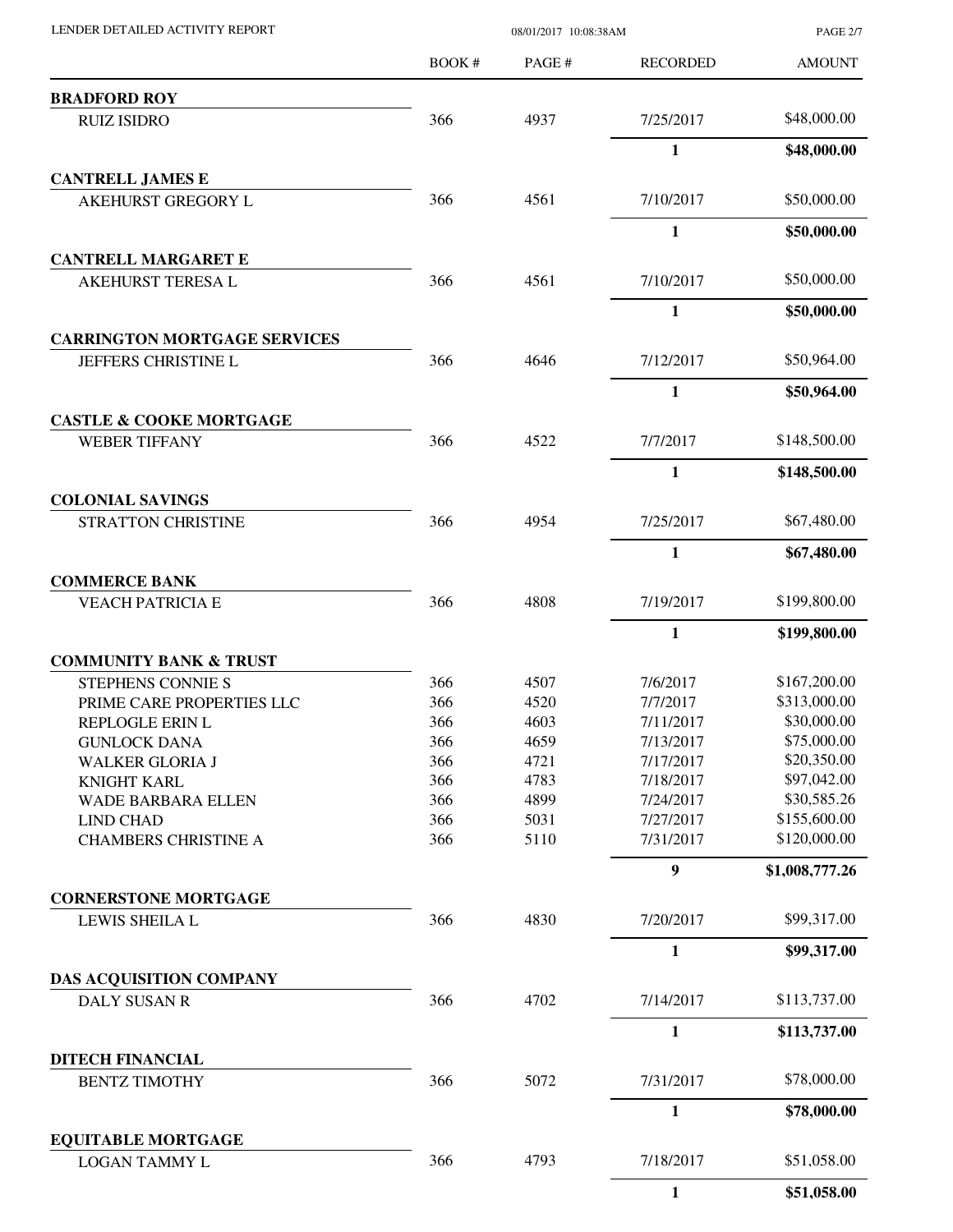| LENDER DETAILED ACTIVITY REPORT |  |
|---------------------------------|--|
|                                 |  |

 $08/01/2017$  10:08:38AM

PAGE 3/7

|                                                           | BOOK# | PAGE # | <b>RECORDED</b>         | <b>AMOUNT</b>  |
|-----------------------------------------------------------|-------|--------|-------------------------|----------------|
| FIRST COMMUNITY BANK                                      |       |        |                         |                |
| <b>FOSTER EVELYN R</b>                                    | 366   | 4461   | 7/5/2017                | \$207,350.00   |
| <b>BENNER ARAUNAH</b>                                     | 366   | 4620   | 7/12/2017               | \$75,000.00    |
| <b>FORKNER KELLIE</b>                                     | 366   | 4760   | 7/17/2017               | \$227,550.00   |
| SPEARS CASEY L                                            | 366   | 4763   | 7/17/2017               | \$137,373.00   |
| RIGGS ARLINDA A                                           | 366   | 4868   | 7/21/2017               | \$50,000.00    |
| <b>CLARK CHAD</b>                                         | 366   | 4911   | 7/24/2017               | \$56,282.00    |
| PINSON THOMAS B                                           | 366   | 5087   | 7/31/2017               | \$30,000.00    |
| <b>DUNAWAY WILLIAM F</b>                                  | 366   | 5095   | 7/31/2017               | \$138,380.00   |
| <b>MOSS LORETTA K</b>                                     | 366   | 5108   | 7/31/2017               | \$70,000.00    |
|                                                           |       |        | $\boldsymbol{9}$        | \$991,935.00   |
| <b>FIRST FINANCIAL BANK</b>                               |       |        |                         |                |
| THAO KIA V                                                | 366   | 4528   | 7/7/2017                | \$195,000.00   |
| <b>CHURCH WESLEY EARL</b>                                 | 366   | 4852   | 7/21/2017               | \$115,000.00   |
| <b>CHURCH WESLEY EARL</b>                                 | 366   | 4853   | 7/21/2017               | \$815,000.00   |
| <b>CHURCH WESLEY EARL</b>                                 | 366   | 4854   | 7/21/2017               | \$105,000.00   |
|                                                           |       |        | $\overline{\mathbf{4}}$ | \$1,230,000.00 |
| <b>FIRST STATE BANK OF PURDY</b><br><b>CURTIS STANLEY</b> | 366   | 4871   | 7/21/2017               | \$255,000.00   |
|                                                           |       |        |                         |                |
|                                                           |       |        | 1                       | \$255,000.00   |
| <b>FLANAGAN STATE BANK</b><br>VANSANDT JARED G            | 366   | 5048   | 7/28/2017               | \$115,000.00   |
|                                                           |       |        | $\mathbf{1}$            | \$115,000.00   |
| <b>FLAT BRANCH MORTGAGE</b>                               |       |        |                         |                |
| <b>HANDY BILL DAN</b>                                     | 366   | 4457   | 7/3/2017                | \$71,717.00    |
| <b>ADAMS DEEANN S</b>                                     | 366   | 4510   | 7/6/2017                | \$155,300.00   |
| <b>STIPP NANCY S</b>                                      | 366   | 4696   | 7/14/2017               | \$100,000.00   |
| POWELL CLAYTON                                            | 366   | 4700   | 7/14/2017               | \$109,250.00   |
| <b>MIDDLETON STACEY</b>                                   | 366   | 4779   | 7/18/2017               | \$336,100.00   |
| SAVAGE JERRY L                                            | 366   | 4812   | 7/19/2017               | \$136,000.00   |
| <b>DORE BAILEY</b>                                        | 366   | 4819   | 7/19/2017               | \$83,420.00    |
| <b>OLSEN GEORGIANA</b>                                    | 366   | 4864   | 7/21/2017               | \$92,828.00    |
|                                                           | 366   | 4866   | 7/21/2017               | \$102,575.00   |
| HILL RHIANNAH JANE                                        | 366   | 4907   | 7/24/2017               | \$277,000.00   |
| <b>GILION JOSEPH</b>                                      |       |        |                         | \$0.00         |
| <b>OLSEN GEORGIANA</b>                                    | 366   | 4985   | 7/26/2017               |                |
| <b>GILION JOSEPH</b>                                      | 366   | 4996   | 7/26/2017               | \$277,000.00   |
| <b>ADAMS BARBARA</b>                                      | 366   | 5055   | 7/28/2017               | \$190,400.00   |
| <b>HUKILL JANEICE</b>                                     | 366   | 5092   | 7/31/2017               | \$298,000.00   |
| <b>ALLEN LYNDSEY</b>                                      | 366   | 5104   | 7/31/2017               | \$256,000.00   |
|                                                           |       |        | 15                      | \$2,485,590.00 |
| FLAT BRANCH MORTGAGE INC                                  |       |        |                         |                |
| RANSDELL KAYLA DIAN                                       | 366   | 5018   | 7/27/2017               | \$199,500.00   |
| <b>SHULL MATTHEW</b>                                      | 366   | 5036   | 7/27/2017               | \$61,813.00    |
| <b>HICKEY SAMUEL</b>                                      | 366   | 5056   | 7/28/2017               | \$283,250.00   |
|                                                           |       |        | $\overline{\mathbf{3}}$ | \$544,563.00   |
| FRANKLIN AMERICAN MORTGAGE<br><b>FROSSARD HEATHER</b>     | 366   | 5066   | 7/31/2017               | \$147,872.00   |
|                                                           |       |        |                         | \$147,872.00   |
|                                                           |       |        | $\mathbf{1}$            |                |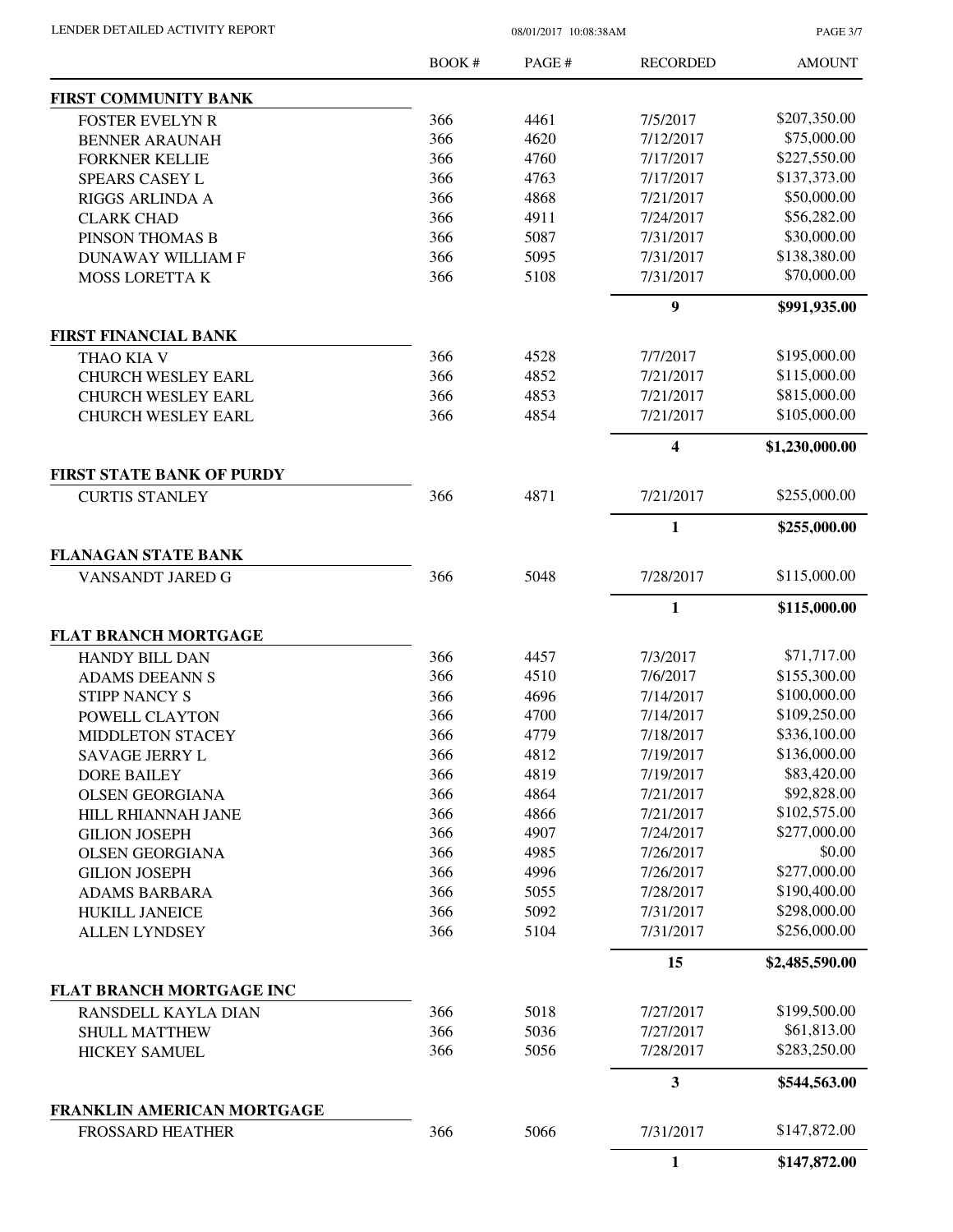| LENDER DETAILED ACTIVITY REPORT |  |
|---------------------------------|--|

08/01/2017 10:08:38AM

PAGE 4/7

|                                         | BOOK #     | PAGE #       | <b>RECORDED</b>        | <b>AMOUNT</b>               |
|-----------------------------------------|------------|--------------|------------------------|-----------------------------|
| <b>FREEDOM MORTGAGE</b>                 |            |              |                        |                             |
| <b>COFFEY ROSE MARY</b>                 | 366        | 4905         | 7/24/2017              | \$138,188.00                |
|                                         |            |              | $\mathbf{1}$           | \$138,188.00                |
| <b>GREAT SOUTHERN BANK</b>              |            |              |                        |                             |
| <b>ARNALL JAMIE</b>                     | 366        | 4764         | 7/17/2017              | \$74,400.00                 |
| ANDERSON WILLIAM KELLY                  | 366        | 5011         | 7/27/2017              | \$100,000.00                |
|                                         |            |              | $\overline{2}$         | \$174,400.00                |
| <b>GUARANTY BANK</b>                    |            |              |                        |                             |
| WHITEHEAD JARED D                       | 366        | 4790         | 7/18/2017              | \$218,160.00                |
| <b>BLEDSOE SHELBY A</b>                 | 366        | 4870         | 7/21/2017              | \$96,531.00                 |
|                                         |            |              | $\boldsymbol{2}$       | \$314,691.00                |
| <b>HAUGHT LARRY B</b>                   |            |              |                        |                             |
| MURRAY TIMOTHY W                        | 366        | 4821         | 7/19/2017              | \$84,000.00                 |
|                                         |            |              | $\mathbf{1}$           | \$84,000.00                 |
| <b>HAUGHT LINDA L</b>                   |            |              |                        |                             |
| MURRAY CARLA M                          | 366        | 4821         | 7/19/2017              | \$84,000.00                 |
|                                         |            |              | $\mathbf{1}$           | \$84,000.00                 |
| <b>HOMETOWN BANK</b>                    |            |              |                        |                             |
| N & JM INVESTMENTS, LLC                 | 366        | 4565         | 7/10/2017              | \$41,400.00                 |
| <b>BUDD RITA</b>                        | 366        | 4655         | 7/13/2017              | \$88,500.00                 |
| <b>HAILEY JEANNE M</b>                  | 366        | 4673         | 7/14/2017              | \$151,200.00                |
| <b>ANDREWS BRENDA</b>                   | 366        | 4682         | 7/14/2017              | \$81,500.00                 |
| HOUSE WHITNEY A<br><b>MOSER SHYANNE</b> | 366<br>366 | 4928<br>5119 | 7/24/2017<br>7/31/2017 | \$31,000.00<br>\$278,600.00 |
|                                         |            |              | 6                      | \$672,200.00                |
| <b>HOUK JIM M</b>                       |            |              |                        |                             |
| HOUK AARON KYLE                         | 366        | 4580         | 7/10/2017              | \$85,611.55                 |
|                                         |            |              | 1                      | \$85,611.55                 |
| <b>IBERIABANK MORTGAGE</b>              |            |              |                        |                             |
| <b>DAVIS JAMES</b>                      | 366        | 5102         | 7/31/2017              | \$255,550.00                |
|                                         |            |              | $\mathbf{1}$           | \$255,550.00                |
| <b>LOANDEPOT.COM</b>                    |            |              |                        |                             |
| <b>TESCHER MARJORIE M</b>               | 366        | 4800         | 7/19/2017              | \$211,401.00                |
| <b>MARTIN MICHELLE R</b>                | 366        | 4801         | 7/19/2017              | \$185,000.00                |
|                                         |            |              | $\overline{2}$         | \$396,401.00                |
| <b>MAILES FAMILY TRUST</b>              |            |              |                        |                             |
| HUBCO INVESTMENTS, LLC                  | 366        | 4451         | 7/3/2017               | \$30,000.00                 |
|                                         |            |              | $\mathbf{1}$           | \$30,000.00                 |
| <b>MID-MISSOURI BANK</b>                |            |              |                        |                             |
| <b>COX MELISSA</b>                      | 366        | 4547         | 7/10/2017              | \$82,000.00                 |
| <b>BRADSHAW CHRISTOPHER G</b>           | 366        | 4824         | 7/20/2017              | \$124,700.00                |
|                                         |            |              | $\overline{2}$         | \$206,700.00                |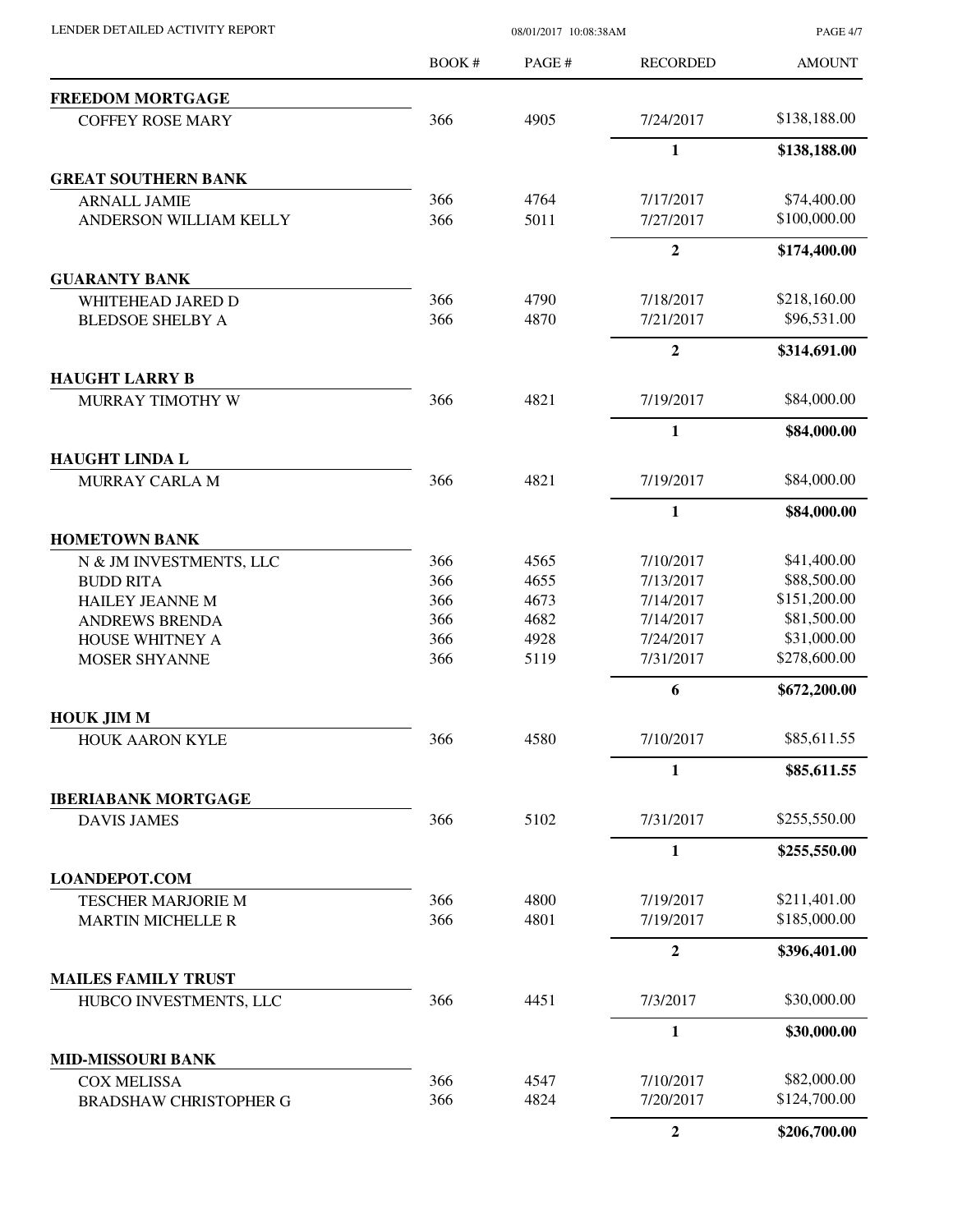| LENDER DETAILED ACTIVITY REPORT |  |
|---------------------------------|--|

08/01/2017 10:08:38AM

PAGE 5/7

|                                             | <b>BOOK#</b> | PAGE#        | <b>RECORDED</b>        | <b>AMOUNT</b>                |
|---------------------------------------------|--------------|--------------|------------------------|------------------------------|
| <b>MORTGAGE RESEARCH CENTER</b>             |              |              |                        |                              |
| ROGERS ELIZABETH                            | 366          | 4743         | 7/17/2017              | \$106,133.00                 |
|                                             |              |              | 1                      | \$106,133.00                 |
| <b>NAVY FEDERAL CREDIT UNION</b>            |              |              |                        |                              |
| <b>MONTOYA LINDA</b>                        | 366          | 4691         | 7/14/2017              | \$208,500.00                 |
|                                             |              |              | $\mathbf{1}$           | \$208,500.00                 |
| NORTH AMERICAN SAVINGS BANK                 |              |              |                        |                              |
| PITCHER BARI G                              | 366          | 4991         | 7/26/2017              | \$265,590.00                 |
|                                             |              |              | $\mathbf{1}$           | \$265,590.00                 |
| <b>OAKSTAR BANK</b><br>THOMAS TRACI A       | 366          | 4490         | 7/5/2017               | \$249,100.00                 |
|                                             |              |              | $\mathbf{1}$           | \$249,100.00                 |
| PEOPLES BANK                                |              |              |                        |                              |
| <b>SCRIBNER LORI</b>                        | 366          | 4470         | 7/5/2017               | \$141,124.00                 |
| FRANKLIN CRYSTAL D                          | 366          | 4625         | 7/12/2017              | \$104,500.00                 |
| <b>CHRISTIE SHERI</b>                       | 366          | 4713         | 7/17/2017              | \$29,000.00                  |
| <b>KELLY LISA</b>                           | 366          | 4729         | 7/17/2017              | \$150,000.00                 |
| <b>BASSETT DENISE</b>                       | 366          | 4767         | 7/17/2017              | \$66,000.00                  |
| TATE NICOLE L                               | 366          | 4799         | 7/19/2017              | \$20,000.00                  |
| <b>HICKS JEFFREY</b>                        | 366          | 5079         | 7/31/2017              | \$96,000.00                  |
|                                             |              |              |                        |                              |
| PEOPLES BANK OF SENECA                      |              |              | 7                      | \$606,624.00                 |
|                                             | 366          | 5042         | 7/28/2017              | \$286,950.00                 |
| <b>CRITES SARAH</b>                         |              |              |                        |                              |
| <b>PINNACLE BANK</b>                        |              |              | $\mathbf{1}$           | \$286,950.00                 |
|                                             |              |              |                        | \$610,905.10                 |
| <b>JONES ALISHA M</b>                       | 366          | 4533         | 7/7/2017               |                              |
| <b>MILLER TITIA</b>                         | 366<br>366   | 4803<br>4804 | 7/19/2017<br>7/19/2017 | \$432,000.00<br>\$280,025.00 |
| <b>MILLER TITIA</b><br><b>FLUKER EVELYN</b> | 366          | 4898         | 7/24/2017              | \$156,000.00                 |
|                                             | 366          | 4950         | 7/25/2017              | \$679,000.00                 |
| MOORE JENNIFER B<br><b>CHAVEZ LENA M</b>    | 366          | 5093         | 7/31/2017              | \$88,000.00                  |
|                                             |              |              | 6                      | \$2,245,930.10               |
| PREMIER HOME MORTGAGE                       |              |              |                        |                              |
| <b>HIGGINS BECKY L</b>                      | 366          | 4526         | 7/7/2017               | \$111,515.00                 |
| MOFFET NOEL M                               | 366          | 4741         | 7/17/2017              | \$87,373.00                  |
| <b>CHAPMON PATRICIA</b>                     | 366          | 4845         | 7/21/2017              | \$132,323.00                 |
| <b>STANDLEE JAMES</b>                       | 366          | 4914         | 7/24/2017              | \$124,141.00                 |
| <b>STANDLEE JAMES</b>                       | 366          | 5005         | 7/27/2017              | \$124,141.00                 |
| MEANS BRYAN GLEN                            | 366          | 5053         | 7/28/2017              | \$120,202.00                 |
|                                             |              |              |                        |                              |
|                                             |              |              | 6                      | \$699,695.00                 |
| <b>QUICKEN LOANS</b><br>HOUSE KAYLA         | 366          | 4517         | 7/7/2017               | \$111,000.00                 |
|                                             |              |              | $\mathbf{1}$           | \$111,000.00                 |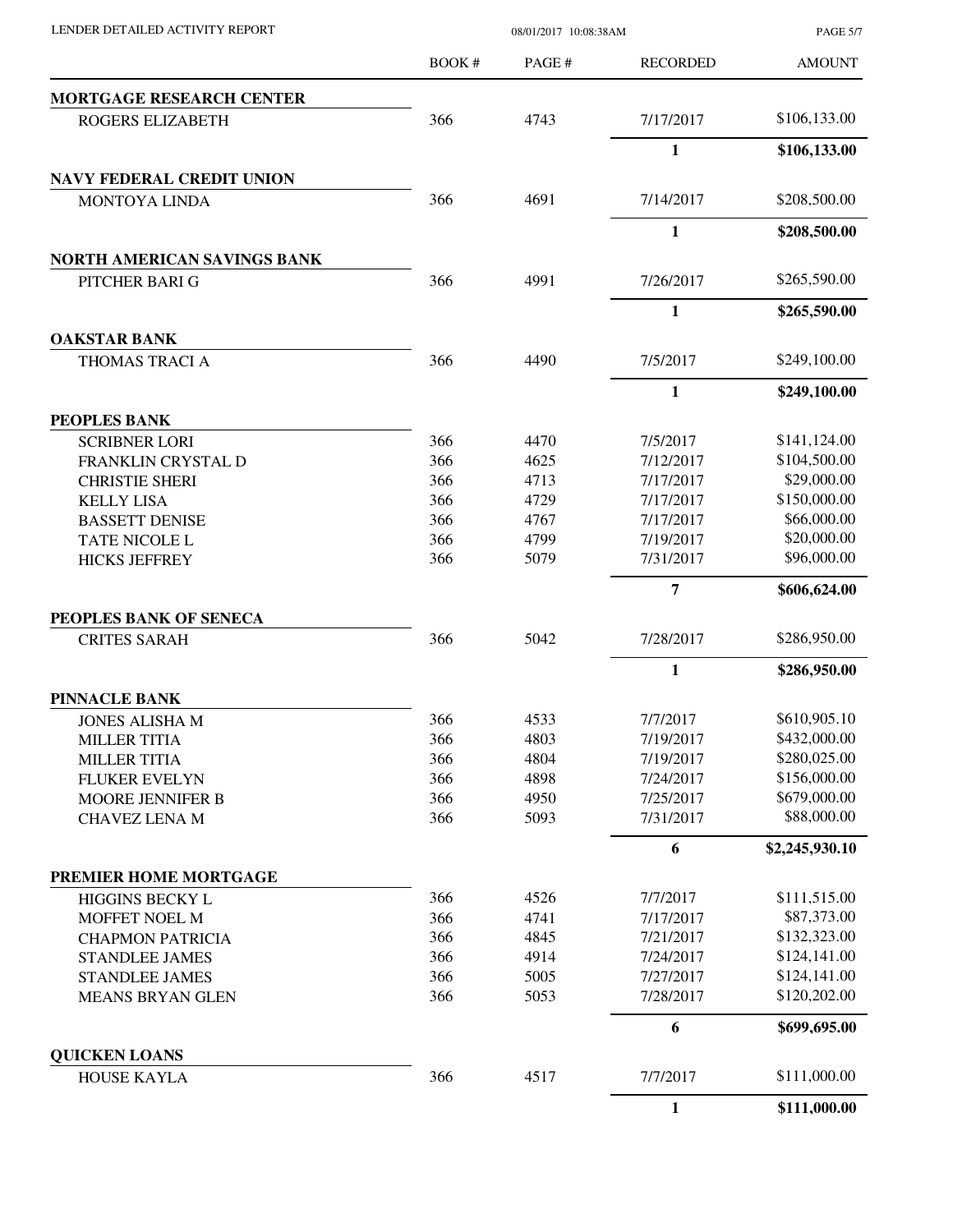| LENDER DETAILED ACTIVITY REPORT                   |        | 08/01/2017 10:08:38AM |                      | <b>PAGE 6/7</b> |
|---------------------------------------------------|--------|-----------------------|----------------------|-----------------|
|                                                   | BOOK # | PAGE#                 | <b>RECORDED</b>      | <b>AMOUNT</b>   |
| <b>SECRETARY OF HOUSING</b>                       |        |                       |                      |                 |
| <b>GREENSTREET RITA A</b>                         | 366    | 4874                  | 7/24/2017            | \$210,000.00    |
| <b>WEAKLEY SUSAN A</b>                            | 366    | 5020                  | 7/27/2017            | \$277,500.00    |
|                                                   |        |                       | $\overline{2}$       | \$487,500.00    |
| SECURITY BANK AND TRUST COMPANY                   |        |                       |                      |                 |
| NAPIER CONSULTING, LLC                            | 366    | 4614                  | 7/11/2017            | \$254,700.00    |
|                                                   |        |                       | $\mathbf{1}$         | \$254,700.00    |
| <b>SMITH DARWIN</b>                               |        |                       |                      |                 |
| <b>MARTIN JARED</b>                               | 366    | 4923                  | 7/24/2017            | \$75,768.51     |
|                                                   |        |                       | 1                    | \$75,768.51     |
| <b>SMITH VICKI</b>                                |        |                       |                      |                 |
| <b>MARTIN CHRISTY</b>                             | 366    | 4923                  | 7/24/2017            | \$75,768.51     |
|                                                   |        |                       | $\mathbf{1}$         | \$75,768.51     |
| <b>SOLOMON STATE BANK</b><br>PARCS, LLC           | 366    | 4572                  | 7/10/2017            | \$331,500.00    |
|                                                   |        |                       |                      |                 |
|                                                   |        |                       | 1                    | \$331,500.00    |
| SOUTHWEST MISSOURI BANK                           | 366    | 4454                  |                      | \$116,844.00    |
| <b>GRIMES ZACHARY M</b><br>MEDLOCK GREGORY L      | 366    | 4540                  | 7/3/2017<br>7/7/2017 | \$12,000.00     |
| <b>BRADLEY PARVA</b>                              | 366    | 4583                  | 7/11/2017            | \$33,600.00     |
| <b>SEWARD REGAN M</b>                             | 366    | 4676                  | 7/14/2017            | \$232,000.00    |
| <b>SPRUCE TAMMY</b>                               | 366    | 4733                  | 7/17/2017            | \$35,000.00     |
| <b>CRALIN PROPERTIES II, LLC</b>                  | 366    | 4734                  | 7/17/2017            | \$204,000.00    |
| MCCLELLAN DEBORAH                                 | 366    | 4794                  | 7/19/2017            | \$121,000.00    |
| <b>SHUEY DEBORA</b>                               | 366    | 4837                  | 7/20/2017            | \$42,000.00     |
| <b>KING ANITA K</b>                               | 366    | 4847                  | 7/21/2017            | \$100,000.00    |
| <b>ALLEY ROBIN M</b>                              | 366    | 4861                  | 7/21/2017            | \$50,800.00     |
| <b>TESTERMAN ANGELA D</b>                         | 366    | 4892                  | 7/24/2017            | \$15,000.00     |
| <b>BALES MICHELLE LYNN</b>                        | 366    | 4902                  | 7/24/2017            | \$249,000.00    |
| <b>HARRINGTON STEPHEN</b>                         | 366    | 4934                  | 7/24/2017            | \$130,500.00    |
| KUMOROWSKI VIRGINIA L                             | 366    | 4980                  | 7/26/2017            | \$57,000.00     |
| <b>MASSEY JOSHUA HUNTER</b>                       | 366    | 5007                  | 7/27/2017            | \$146,965.00    |
| VANCE DAVID MICHAEL                               | 366    | 5014                  | 7/27/2017            | \$35,000.00     |
| WILLIAMS RICHARD                                  | 366    | 5015                  | 7/27/2017            | \$54,000.00     |
| <b>WORDEN MARCELLA SUE</b>                        | 366    | 5047                  | 7/28/2017            | \$29,000.00     |
| <b>SIMPSON R ALISON</b>                           | 366    | 5105                  | 7/31/2017            | \$163,800.00    |
| <b>KIBLER JENNIFER</b>                            | 366    | 5112                  | 7/31/2017            | \$199,025.00    |
|                                                   |        |                       | 20                   | \$2,026,534.00  |
| STOUT FAMILY TRUST                                |        |                       |                      |                 |
| <b>JACKSON JULIA M</b>                            | 366    | 4596                  | 7/11/2017            | \$40,000.00     |
|                                                   |        |                       | 1                    | \$40,000.00     |
| <b>STOUT RICHARD E</b>                            |        |                       |                      |                 |
| <b>JACKSON TIMOTHY J</b>                          | 366    | 4596                  | 7/11/2017            | \$40,000.00     |
|                                                   |        |                       | 1                    | \$40,000.00     |
| <b>STOUT SHARRY J</b><br><b>JACKSON TIMOTHY J</b> | 366    | 4596                  | 7/11/2017            | \$40,000.00     |
|                                                   |        |                       | $\mathbf{1}$         | \$40,000.00     |
|                                                   |        |                       |                      |                 |